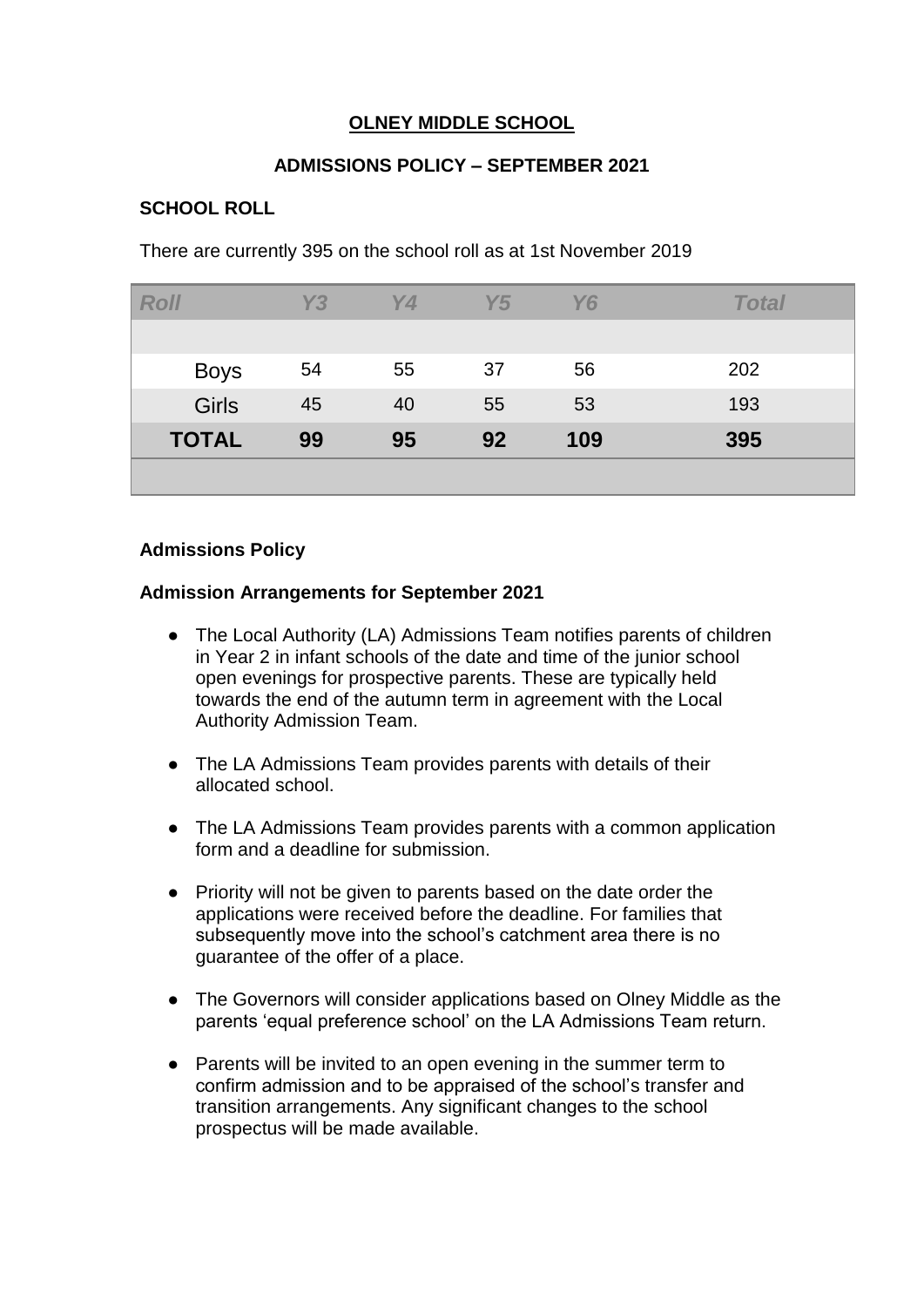• A waiting list will be maintained until October  $31^{st}$  (after September  $1^{st}$ ) of the year of admission

Application will be refused if a family has submitted an incorrect address on the application form. In addition, the governors may refuse to admit a child where to do so would prejudice the provision of efficient education or the efficient use of resources.

## **Admissions Policy**

Olney Middle School is a comprehensive co-educational junior school in the town of Olney. The school also serves several surrounding villages.

As of 1st February 2017 the school joined the Inspiring Futures through Learning multi academy trust - having previously been a foundation status school. Pupils enter Olney Middle at the age of 7 (Year 3) from local infant schools. The school has been oversubscribed for a number of years through parental choice. Through this the school has precedent for arranging into 4 forms of entry during the lifetime of several cohorts.

The Governing Body, as the admission authority, determines the school's admission policy and arrangements, for taking decisions on applications for admission. For this admissions year our PAN will be 108.

## **Admission Criteria for September 2021**

### **Method of Allocating Places** – Equal Preference

Each preference is treated equally and the priority for a place at the school is worked out using the admissions criteria. This will mean that some second and third preference applications may be ranked higher than some first preference applications according to the admission criteria for the school. Pupils with a statement of special educational needs which name the school have overriding priority for admissions to the school. Priority may also be given to the admission of 'hard to place' pupils e.g. excluded pupils normally in accordance with the fair access protocols which have been agreed across the Local Authority.

Should the number of applications for the admission number exceed 100 Governors will allocate places according to the following criteria. These are listed in rank order.

Should each category fail to produce a clear result, then successive criteria will be applied in numerical order. This will also apply to waiting lists.

1. 'Children looked after' including previous 'Looked after' children<sup>1</sup>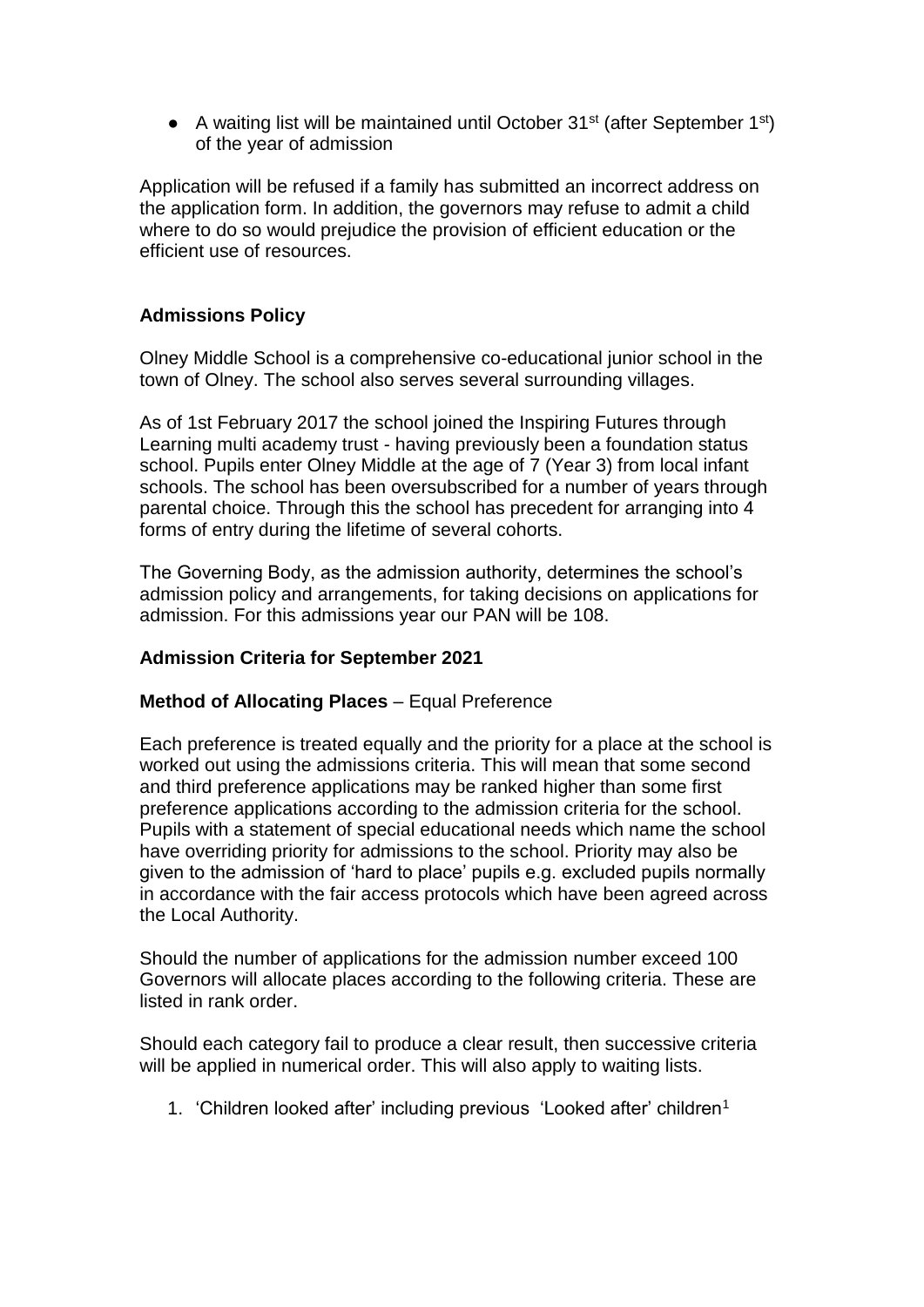- 2. Pupils who live in the defined catchment area of the school and resident in the following parishes: **Clifton Reynes, Cold Brayfield, Emberton, Filgrave, Newton Blossomville, Olney, Petsoe, Ravenstone, Tyringham, Warrington, Weston Underwood.**
- 3. Any pupil attending the school's feeder infant schools, that is: Olney Infant Academy, Newton Blossomville Infant School and Emberton School, Sherington, North Crawley, Stoke Goldington . Sherington, North Crawley and Stoke Goldington also feed to Tickford Park
- 4. Siblings.<sup>2</sup>
- 5. On medical grounds.<sup>3</sup>
- 6. Any other children.

### **Notes**

In any situation where the application of the above criteria results in there being more children with an equal right to admission to the school than the number of available places, the tie break will be the distance the pupil lives from the school main entrance, as the crow flies. Pupils living closest to the school will be afforded priority.

Overriding priority will be given by the LA to the admission of pupils who have a statement of Special Educational Needs which names the school.

If a pupil moves into the catchment area of the school outside the normal admissions round (or after the allocation process has been completed) there will be no guarantee of a place at Olney Middle if this would mean exceeding the admission number at the school.

The Governing Body of Olney Middle School as the admissions authority has also agreed the following exceptions which may result in the admission number for the school being exceeded:

The admission of catchment area pupils, where the parent has expressed a preference (whether first, second or third), for the catchment school as part of the normal admissions round and in accordance with the published admissions arrangements

The admission of pupils who have a statement of Special Educational Needs which names the school, when the pupil has either been assessed or moved into the area outside the normal admissions round

The admission of pupils who have moved into the area, where there is no other suitable school within a reasonable travelling distance, or where the admission of an additional catchment area child would not prejudice the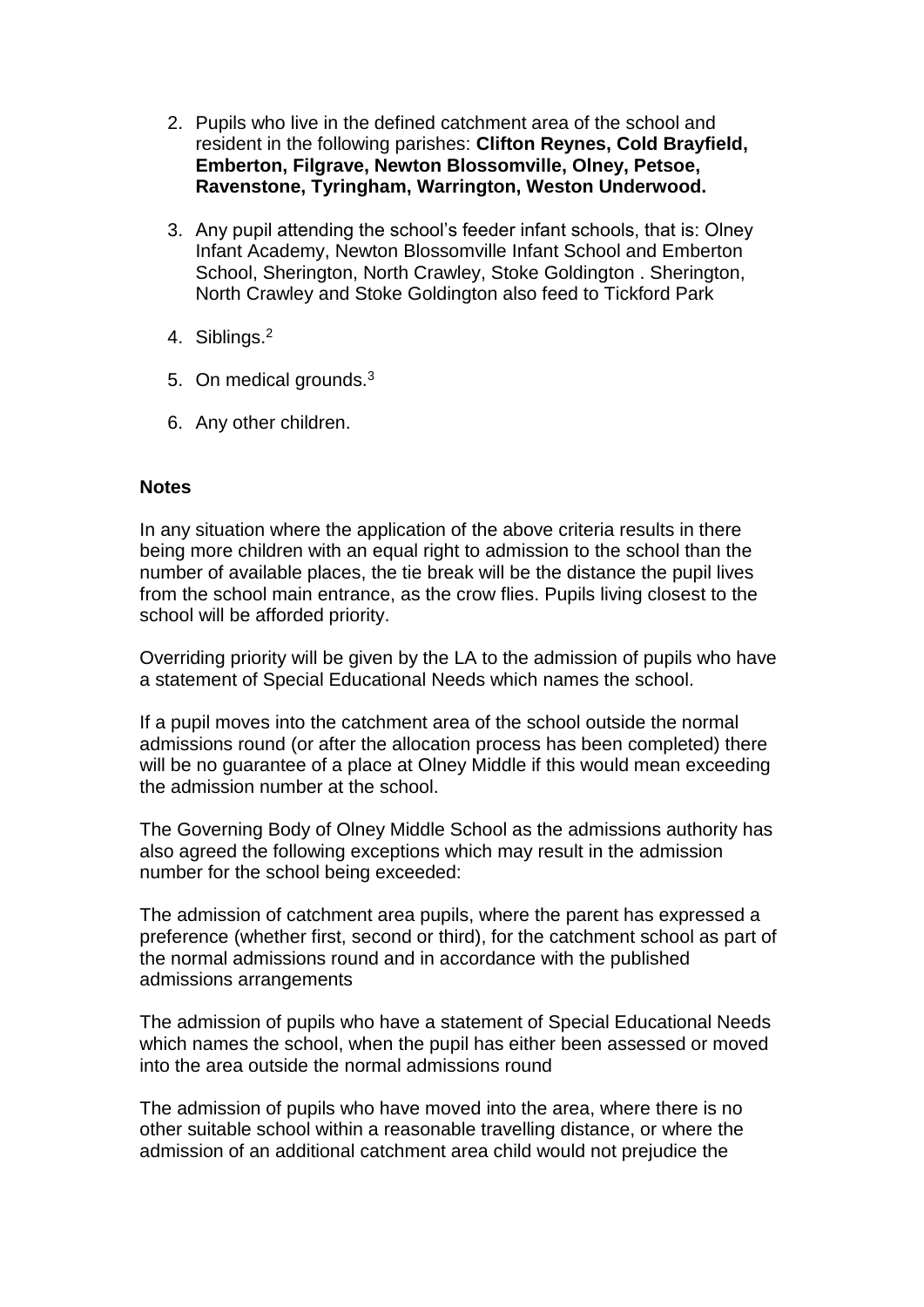provision of efficient education or the efficient use of resources. Before admitting children under this exception, governing bodies that are their own admission authority should consult their local authority who will be able to advise whether the first of these conditions applies

The admission of a looked after child outside of the normal admissions round as a result of a direction by the local authority acting as corporate parent

The admission of a child in very exceptional circumstances in which the governing body (as admissions authority) and the Headteacher are in agreement that not to agree to admit the child would be perverse.

The admission of a child who is part of a multiple birth when there is only one remaining place available.

#### **Admission Appeals**

Any parent who is refused a school place for which they have applied, has the right to appeal to an independent appeal panel. The panel is independent of the Governing Body and the Local Authority Admissions Team. Further details regarding the law on admissions and appeals can be obtained from the Local Authority Admissions Team. Should the committee find in favour of the parent, the decision will be binding on the school. The panel will consist of people who have experience in education and are acquainted with the area.